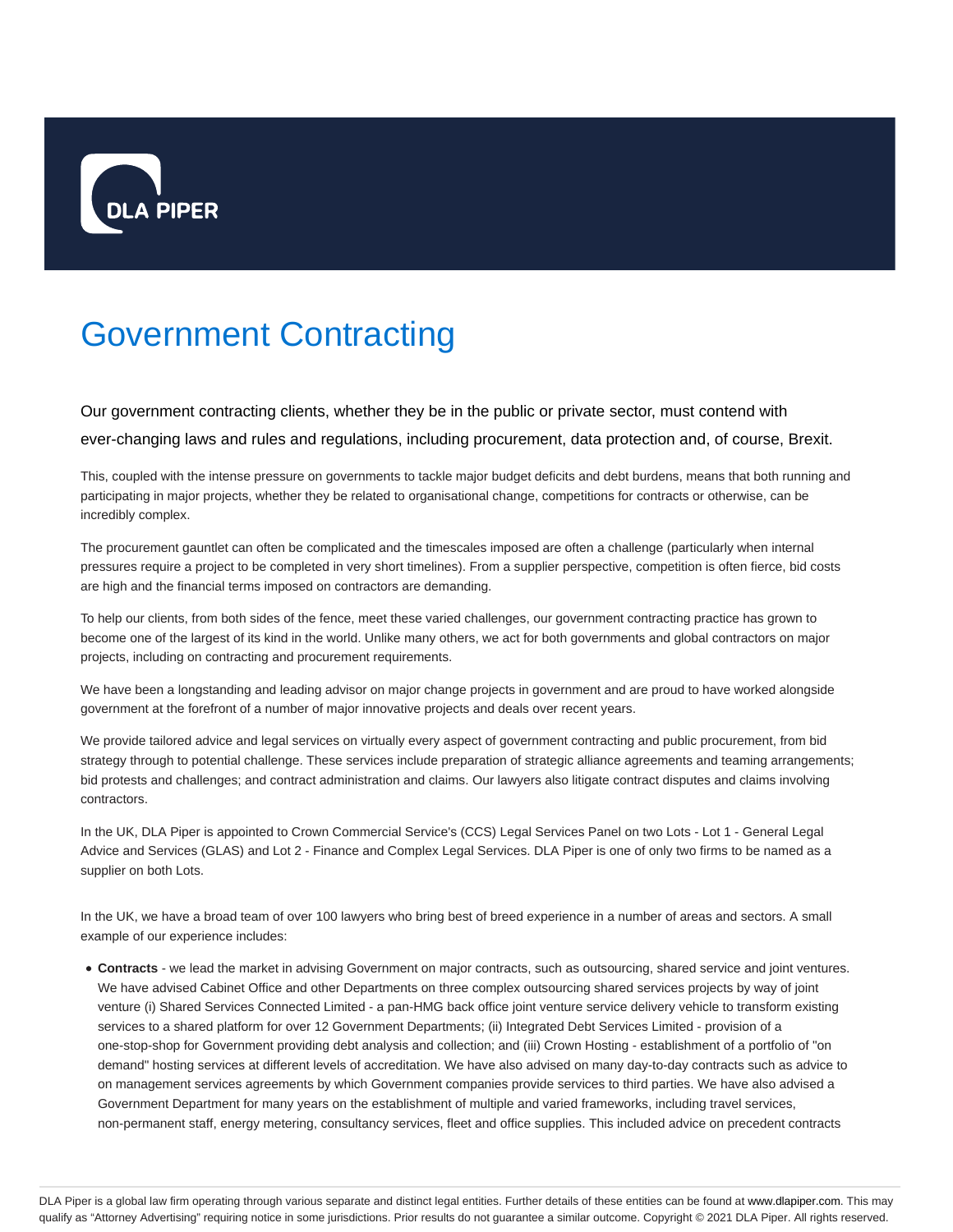and variations, transfers and interpretation of contract provisions.

- **Competition law** Our Competition team has been on hand to advise a variety of public sector clients over recent years on a range of competition law issues which arise during the course of Government projects. We act on a full range of non-contentious and contentious Competition/Antitrust matters, including commercial agreements, abuse of dominance, behavioural and strategic advice, multi-jurisdictional and national merger control, competition investigations and enforcement, including cartel related work, compliance audits and programs, including dawn raid training, competition litigation, competition regulatory matters and State Aid.
- **Corporate** Our intimate knowledge of corporate law is applied with significant Government sector knowledge. We are trusted advisors to Government, having acted on some of the most complex and innovative transactions undertaken in the public sector in recent years, including we on a multi-million pound acquisition of a designer and supplier of specialist vehicles and protection system integrations to various Government Departments.
- **Dispute Resolution** We have worked with Government over many years and therefore we bring, for both public and private sector clients, a deep understanding of how Government litigates and how it decides when not to litigate. Our team has very close links to our commercial and contracting colleagues to provide seamless advice if on-going contracts become contentious. Above all, we have access to the resource and expertise of one of the largest dispute resolution practices in the world.
- **Employment** Our team advises both public and private sector employers on a daily basis on the application of TUPE (and COSOP where appropriate) in the context of first and subsequent generation outsourcings, as well as on sales and acquisitions and a multitude of other projects in between. We have a wealth of experience in dealing with complex redundancy and restructuring programmes for many of our clients. We are used to dealing with a high level of media and employee/trade union scrutiny on the way in which these exercises are handled. We frequently advise on strategy for managing changes to terms and conditions of employment, in both unionised and non-unionised environments, and have particular expertise in the options for dealing with changes in the shadow of a TUPE transfer. We are experienced in handling industrial relations issues and are proud to work on ground-breaking projects.
- **Real Estate** We have a wide range of experience in advising on core Real Estate, Real Estate Finance and Real Estate Litigation matters. We have previously advised various Government Departments on the acquisition and fit out of properties, projects to make buildings available for use by SMEs, sales and advising on shared space/collaborative agreements.

## **NOVEDADES**

# Publicaciones

**Driving change: The decarbonisation of European transport**

## 17 November 2021

Transport is the bedrock of modern economies. It is also a major source of carbon dioxide emissions. The purpose of this study is to examine decarbonisation strategies in three key transportation subsectors: aviation, rail and shipping.

**The DLA Piper Project Simulator – one year on**

## 2 July 2021

Over the past year, we have delivered The DLA Piper Project Simulator to many of our construction, engineering and infrastructure clients, over a virtual platform, and client feedback has been overwhelmingly positive.

**Public-private partnerships for infrastructure investment: a global perspective**

#### 18 March 2021

In a new global report, produced in partnership with Global Infrastructure Investor Association (GIIA), DLA Piper assesses the case for PPPs, backed by multijurisdictional analysis from our projects and infrastructure lawyers around the world as well as insight from leading infrastructure investors who are fellow members of the GIIA.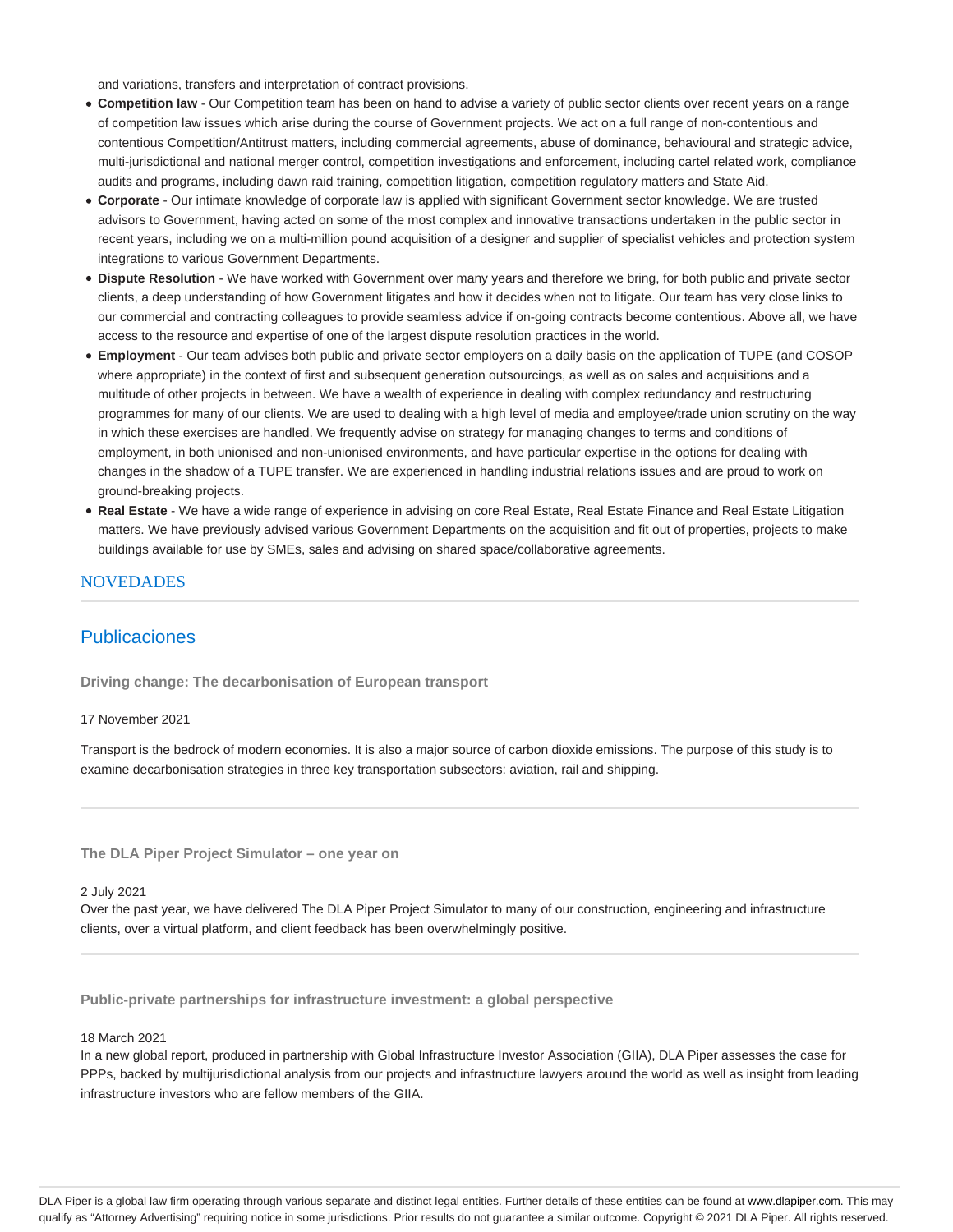## **NOTICIAS**

**DLA Piper asesora a Knorr-Bremse en la adquisición de una participación mayoritaria en Cojali**

## 15 junio 2022

DLA Piper ha asesorado a Knorr-Bremse y a su filial Knorr-Bremse Systeme für Nutzfahrzeuge GmbH, fabricante líder a nivel mundial de sistemas de freno para vehículos ferroviarios y comerciales, en la adquisición de una participación mayoritaria en Cojali, S.L. (Cojali).

**Global investment in data centres more than doubled in 2021 with similar trajectory this year**

13 June 2022

A survey by global law firm DLA Piper has found that the value of investment in global data centres more than doubled in 2021 to USD53.8 billion, while the number of transactions reached 113 in 2021, a 64% annual increase.

**DLA Piper advises Heliad Equity Partners on USD40m Series B funding round of InstaFreight**

## 21 April 2022

DLA Piper has advised Heliad Equity Partners GmbH & Co. KGaA (Heliad) as one of the lead investors together with the European Investment Bank (EIB) in a USD40 million Series B round of digital logistics company InstaFreight.

**DLA Piper advises John Menzies on its recommended cash offer**

## 30 March 2022

DLA Piper has advised aviation services business John Menzies plc (Menzies) in respect of the recommended cash offer by Gil International Holdings V Limited a wholly owned subsidiary of Agility Public Warehousing Company K.S.C.P. (Agility), a provider of supply chain services, innovation and investment for Menzies.

**DLA Piper advises Francotyp-Postalia on acquisition of Azolver**

## 24 March 2022

DLA Piper has advised Francotyp-Postalia Holding AG on the acquisition of all shares in the operating companies of Azolver Holding GmbH.

**DLA Piper strengthens its litigation and international arbitration practice with partner Dr Marc Jacob**

## 16 March 2022

DLA Piper will strengthen its Litigation & Regulatory practice group with the appointment of Marc Jacob as a new partner in the Frankfurt office, effective 1 April 2022. He joins DLA Piper from Shearman & Sterling, where he practised litigation and international arbitration since 2013.

DLA Piper is a global law firm operating through various separate and distinct legal entities. Further details of these entities can be found at www.dlapiper.com. This may qualify as "Attorney Advertising" requiring notice in some jurisdictions. Prior results do not guarantee a similar outcome. Copyright @ 2021 DLA Piper. All rights reserved.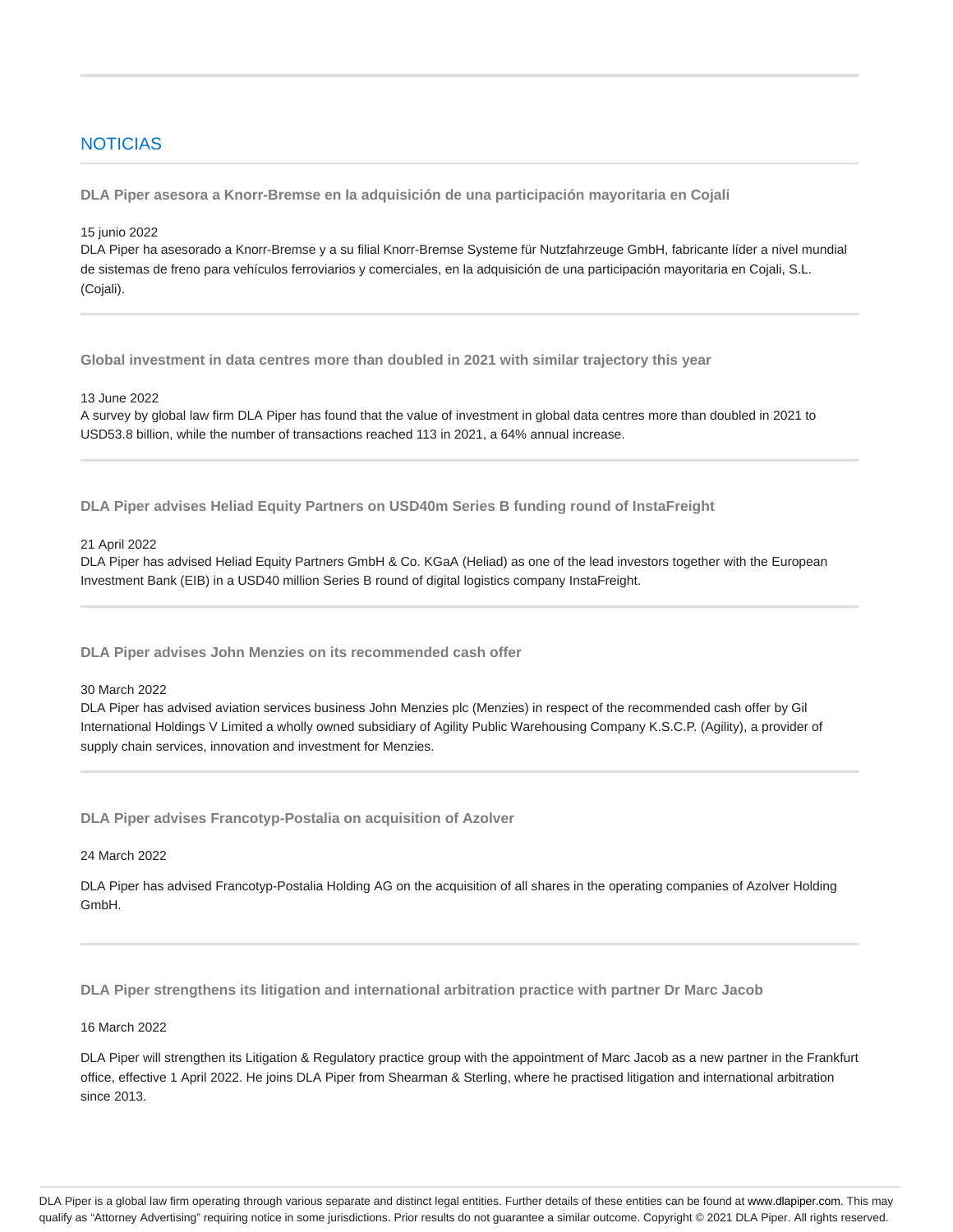**DLA Piper advises Carlyle on the acquisition of 8 prime distribution logistics assets in Germany**

## 17 January 2022

DLA Piper has advised global investment firm Carlyle (NASDAQ: CG) on its acquisition of 8 distribution logistics assets, located close to major urban hubs in Germany.

**DLA Piper advises Mercedes-Benz in equity investment in Factorial Energy**

## 10 December 2021 DLA Piper represented Mercedes-Benz in its recent equity investment in Factorial Energy.

**DLA Piper advises Heidelberger Druckmaschinen on acquisition of charging station technology from EnBW**

## 7 December 2021

DLA Piper has advised Heidelberger Druckmaschinen AG (Heidelberg) on the acquisition of the charging station technology of Karlsruhe based energy company EnBW.

## **DLA Piper advises TRATON SE on the acquisition of Loom Technologies GmbH**

## 28 July 2021

DLA Piper has advised TRATON SE, a leading global commercial vehicle manufacturer, and its subsidiary TB Digital Services GmbH on the acquisition of logistics software provider Loom Technologies GmbH.

**DLA Piper advises Azrieli Group on acquisition of Norwegian data centre developer**

21 July 2021

DLA Piper has advised Israeli real estate investor Azrieli on its acquisition of Green Mountain, a Norwegian data centre developer, for NOK7.6 billion.

**DLA Piper advises Knorr-Bremse on the acquisition of EVAC Group**

3 June 2021

DLA Piper has advised Knorr-Bremse, the global market leader for braking systems and other rail and commercial vehicles systems, on the acquisition of EVAC Group.

**DLA Piper advises lenders on the refinancing of the Warnow Tunnel in Germany**

#### 26 February 2021

DLA Piper has advised the lenders on the EUR115 million refinancing of the Warnow Tunnel in Rostock (Germany), also known as the Warnow River Crossing (Warnowquerung).